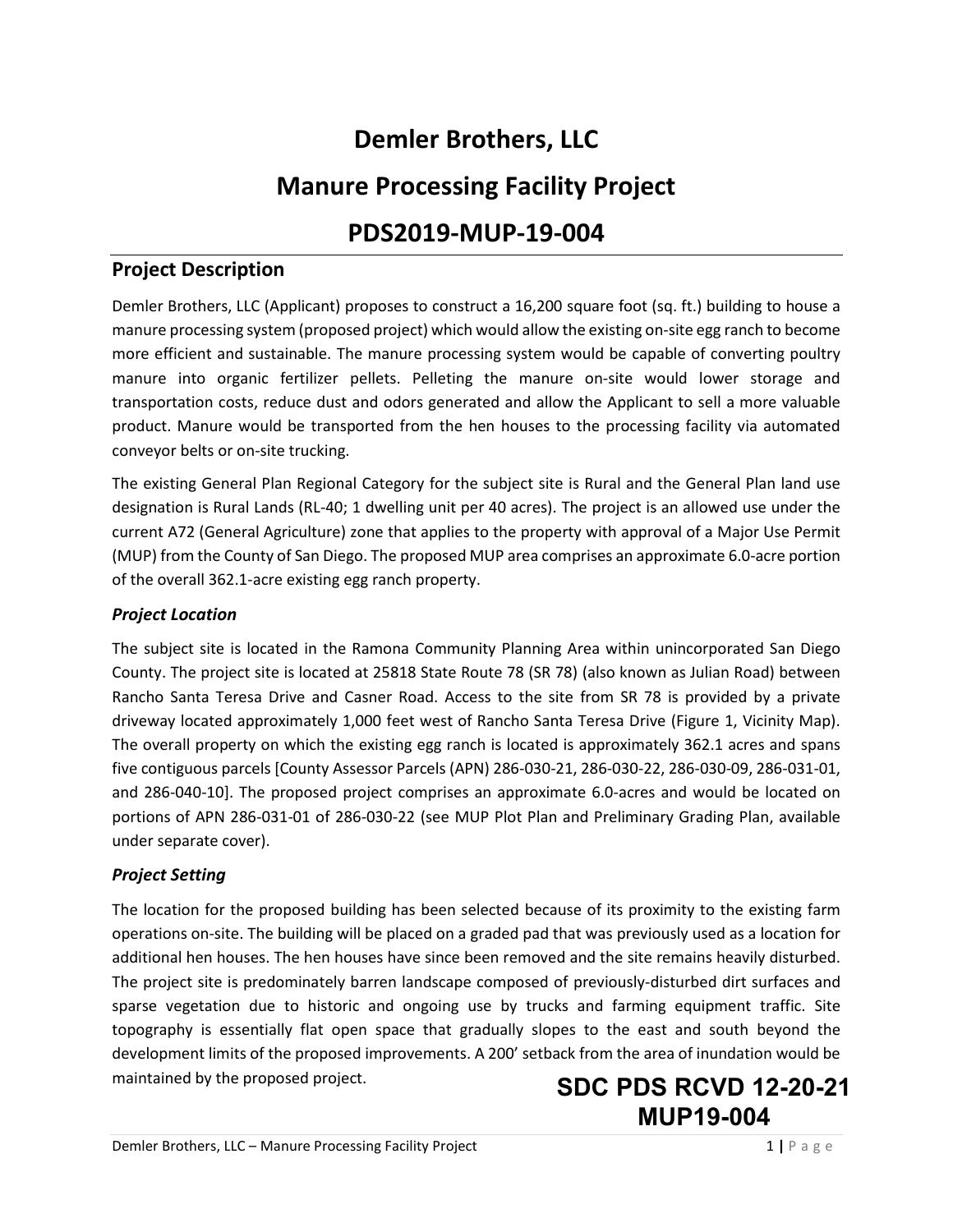## *Project Features*

- Manure processing system
- 16,200 sq. ft building (approximately 28 ft in height) to house the manure processing system (MUP)
- Conveyor belt system and dryer equipment
- 6.0-acre Major Use Permit area

## *Existing Conditions*

The existing Demler Brothers Egg Ranch currently houses roughly 2 million chickens that produce approximately 750 tons of manure per week. Henhouses on the ranch can accommodate up to 3 million chickens which could produce approximately 1,125 tons of manure per week. Therefore, for the purpose of the MUP application, it is assumed that the existing egg ranch would operate at a capacity of 3 million chickens; 1,125 tons of manure per week. The existing egg ranch, including the ancillary uses related to egg laying, number of chickens, henhouses, egg washing plant, agricultural office is a by-right use under current County zoning so its facilities and operations are not considered part of the proposed project and Major Use Permit application, but rather that which can occur under existing conditions without additional County approvals (see MUP Plot Plan). The egg ranch has been in operation and existence since 1974.

Currently, the egg ranch has one method for manure collection for both the older and newer hen houses on-site. Conveyor belts inside the hen houses transports the manure into semi-truck trailers, which then haul the manure off-site. However, manure from the older hen houses must be stored in on-site dry wells then transported to the loading area near the new houses by on-site trucks. The older hen houses (approximately 700,000 chickens) produce approximately 260 tons of manure per week, which requires approximately 26 internal truck trips (truck with a loading capacity of 10 tons). The unprocessed manure is loaded into large semi-trucks and trucked off-site.

With 3 million chickens the egg ranch would produce approximately 48 truckloads of manure per week. Trucks are currently loaded Monday through Saturday from 4:00 a.m. to 3:00 p.m. It typically takes approximately 2-3 hours to load one truck. The majority of the trucks leaving the site travel east to the Imperial Valley to deliver manure to fertilizer processing facilities.

## *Proposed Conditions*

The Applicant proposes to construct an approximately 16,200 sq. ft. building to house a poultry manure pelleting system on their existing property instead of shipping unprocessed manure off-site. The purpose of the project is to improve the efficiency at the egg ranch while also creating a more valuable by-product from the poultry manure.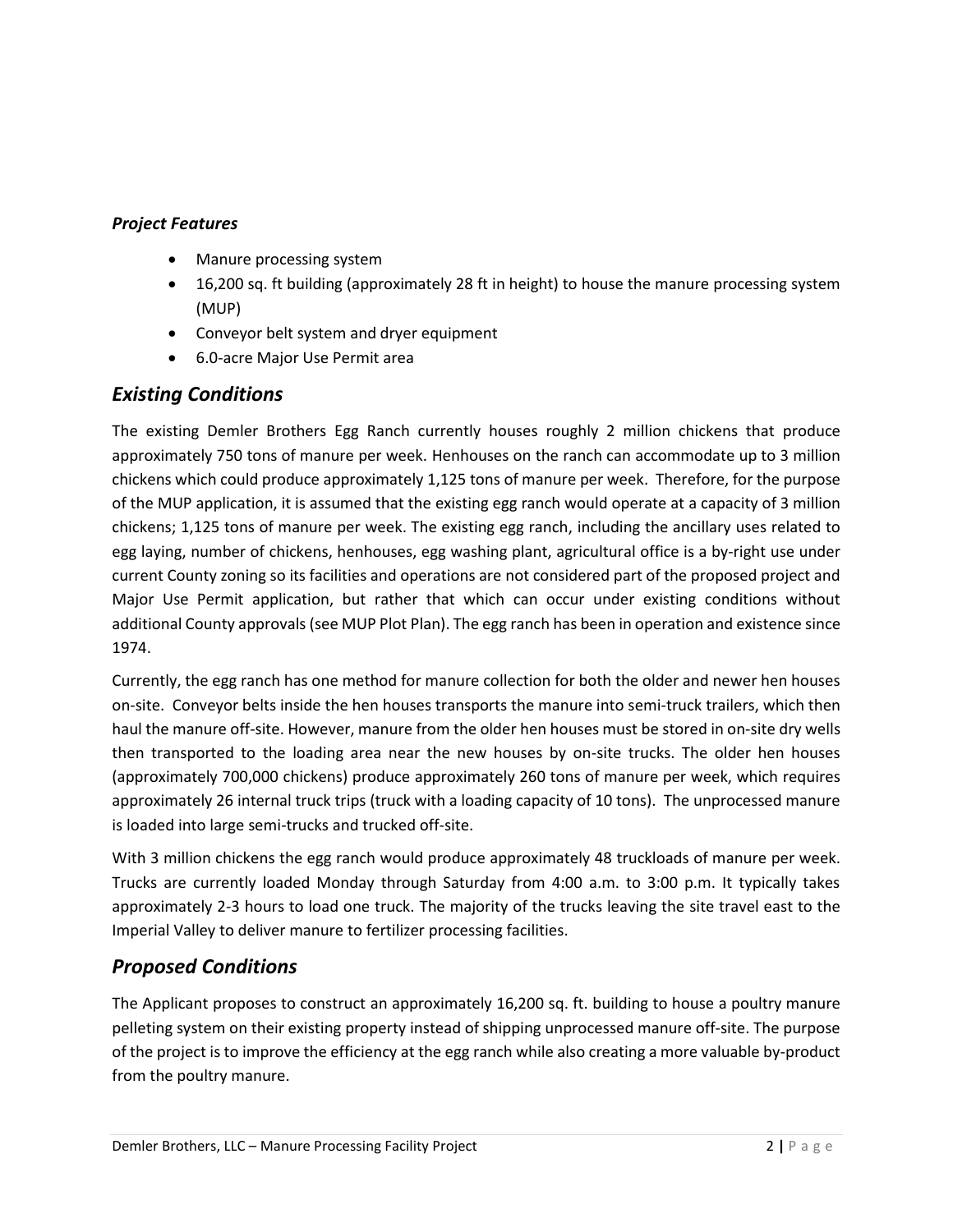As part of the project, the Applicant would purchase three prefabricated 100 HP electric manure processing units. The entire pelleting process would run on electricity and require no fuel, besides for the trucking of materials (see **Operations Plan**). The units could be scaled in phases to accommodate future growth. The units would be shipped directly to the site and the Applicant would assemble the units inside of the proposed building within 2-3 weeks of delivery. Once the units are assembled, the proposed manure processing system would require limited maintenance and could operate automatically without supervision if necessary. However, the proposed project would have 3-5 full-time employees (3 employees currently employed on-site; 2 additional employees may be hired) who would monitor the equipment to ensure the system is operating properly and to assist with loading the pellets onto delivery trucks.

The proposed project would continue to use the existing manure collection methods within their hen houses. Currently, conveyor belts inside the hen houses transports the manure into semi-truck trailers, which then haul the manure off-site. Instead, manure would be collected and transported to the proposed pelleting system on-site. The newer hen houses, immediately adjacent to the proposed project, would have covered conveyor belts that would transport the manure from the hen houses to the proposed manure pelleting building (see **Figure 1** below for a representation of the covered conveyor belt). On the way to the pelleting building, the conveyor belts would pass through a drying system that is heated from hot air blown out from the existing fans of the henhouses. The conveyor belts would be self-automated and run on a set schedule. Manure from the older hen houses would first be collected in existing on-site dry wells then transported to the proposed manure processing facility via existing on-site trucks. The older hen houses would produce approximately 260 tons of manure per week which would require approximately 26 internal truck trips (truck with loading capacity of 10 tons).



### **Figure 1: Example of a Covered Conveyor Belt**

Trucks would be loaded Monday through Saturday from 4:00 a.m. to 3:00 p.m. Loading time would be reduced from 2-3 hours to approximately 15 minutes per truck. It is anticipated that the manure pellets would be trucked east towards Imperial Valley. This would reduce the estimated truckloads generated per week from 48 to 30 (at full capacity; 3 million chickens) which would substantially cut down on traffic and emissions associated with the transport of manure from the site (see Table 1, Change in Total Manure Output). The proposed project would result in 2 daily vehicle trips or 14 fewer PCE trips when compared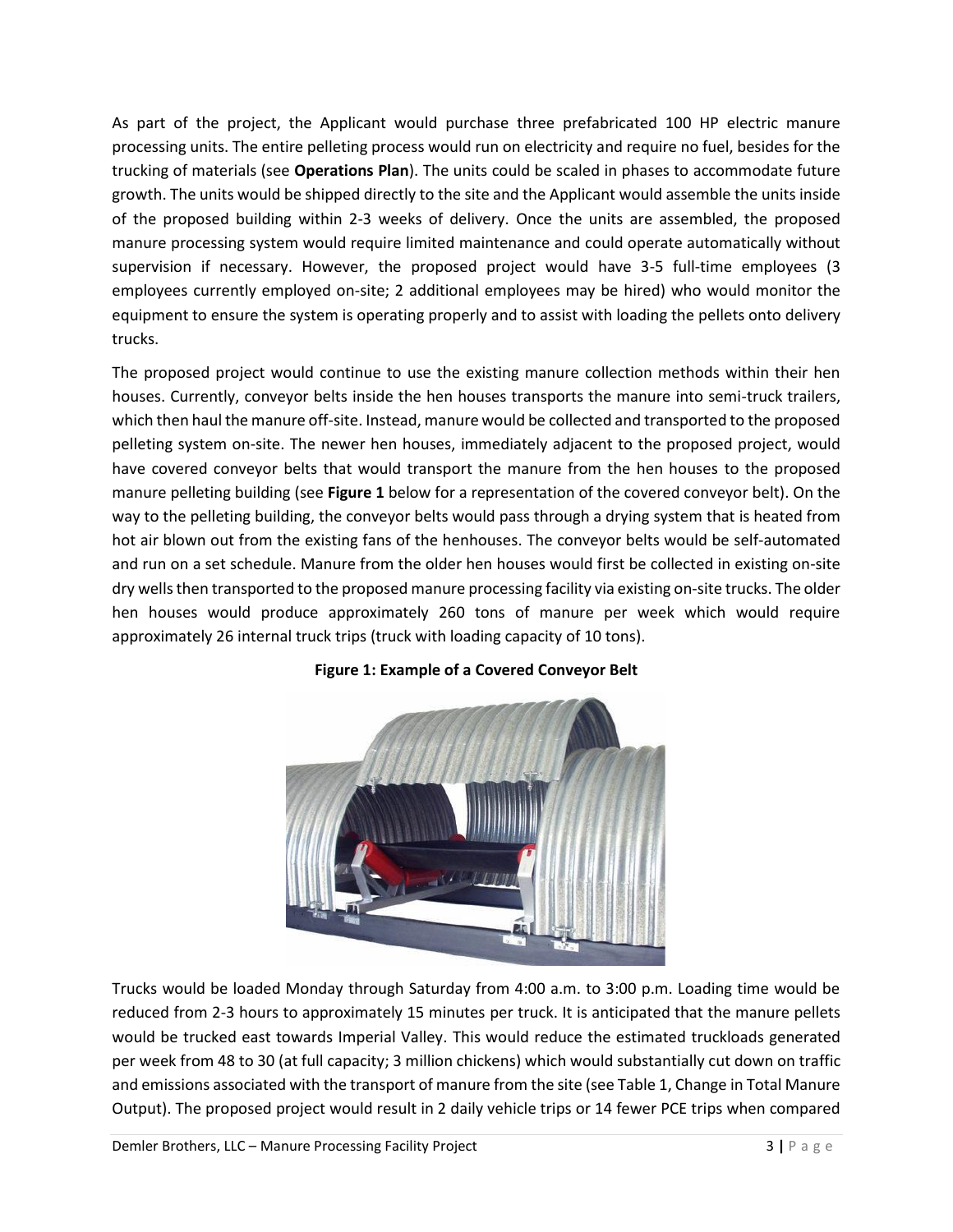to operations without the proposed project. Therefore, the proposed project is not expected to increase traffic along SR-78 (see Traffic Memo). Locally, the proposed project would be accessed via the existing entrance and 24-foot wide decomposed granite (d.g.) private driveway to the property from SR 78. The applicant may also use an existing 14-foot wide d.g. access drive, located approximately 0.5 mile to the east of the current entrance, to serve as secondary access. No improvements are required or proposed for either access drive.

|                                                                                 | <b>Final Output of</b><br><b>Manure per</b><br>Chicken per<br>Week (lbs.) | <b>Total Manure</b><br>per Week<br>(tons) | <b>Truckloads per</b><br>Week<br>(25 tons per<br>truck) | <b>Truckloads per</b><br>Day<br>(Monday-<br>Saturday) |
|---------------------------------------------------------------------------------|---------------------------------------------------------------------------|-------------------------------------------|---------------------------------------------------------|-------------------------------------------------------|
| <b>Existing Conditions -</b>                                                    |                                                                           |                                           |                                                         |                                                       |
| <b>Unprocessed Manure</b>                                                       | .75                                                                       | 750                                       | 30                                                      | 5                                                     |
| (2 million chickens)                                                            |                                                                           |                                           |                                                         |                                                       |
| <b>Existing Conditions -</b>                                                    |                                                                           |                                           |                                                         |                                                       |
| <b>Unprocessed Manure</b>                                                       | .75                                                                       | 1,125                                     | 48                                                      | 8                                                     |
| (3 million chickens)                                                            |                                                                           |                                           |                                                         |                                                       |
| <b>Proposed Conditions</b>                                                      |                                                                           |                                           |                                                         |                                                       |
| <b>Pelleted Manure</b>                                                          | .5 <sup>1</sup>                                                           | 750                                       | 30                                                      | 5                                                     |
| (3 million chickens)                                                            |                                                                           |                                           |                                                         |                                                       |
| Proposed manure processing operations would reduce final manure volume by ~30%. |                                                                           |                                           |                                                         |                                                       |

| Table 1: Change in Total Manure Site Output |  |  |
|---------------------------------------------|--|--|
|---------------------------------------------|--|--|

The manure drying system would also reduce the amount of ammonia and dust in the air which would improve odor and health conditions at the project site. Furthermore, as part of the drying and pelleting process the manure would be converted into organic fertilizer which is highly desirable to farmers due to the substantial levels of nitrogen, phosphorus and potassium. To produce a marketable and easily transportable product, the poultry manure would be pelleted on-site as part of the proposed project. All machinery for the proposed project, besides conveyor belts and dryer equipment, will be located within the proposed 16,200 sq. ft. building. See the **Operations Plan** for more information on the pelleting process.

Placement of the proposed project on the subject site would adhere to the required 1,000-foot setback from the nearest pool, tennis court, public playground or residential dwelling units, as outlined under San Diego County Zoning Ordinance Section 6902, Animal Waste Processing Setback. In addition to the setback, the MUP would limit operation of the proposed manure processing system to the hours of 6:00 a.m. to 10:00 p.m. (16 hours a day) every day of the year (with exception of holidays), thereby reducing potential noise effects on nearby residents.

The ranch currently has ten active groundwater wells on-site that produce between 10-100 gallons per minute. The current egg ranch is served by these wells. Existing water usage on the egg ranch is approximately 14,400,000 gallons of water per year.